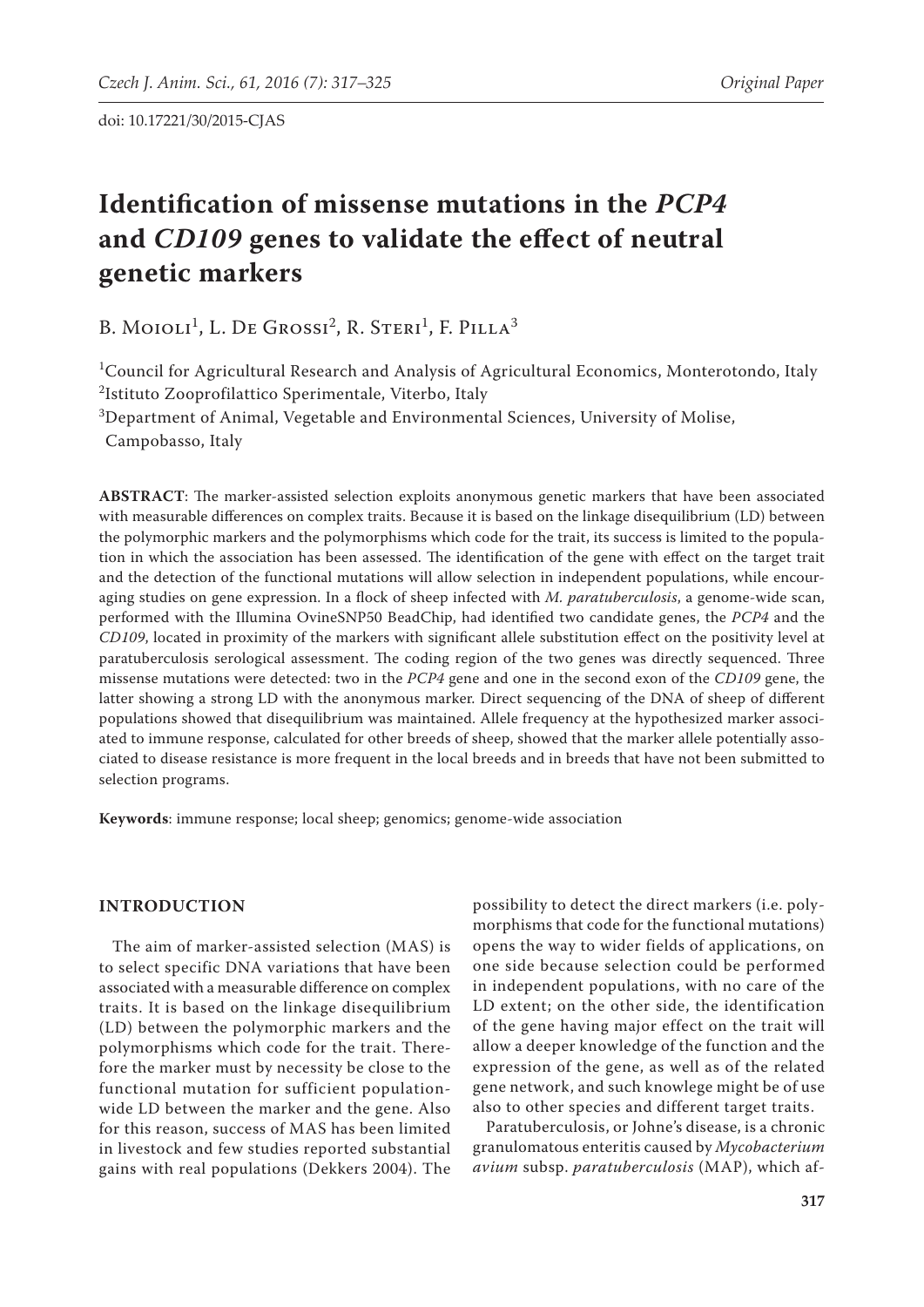fects ruminants. It causes substantially reduced production, higher susceptibility to acquire other diseases and infertility (Kennedy and Benedictus 2001). In a flock of MAP-infected sheep, Moioli et al*.* (2015) performed a Genome Wide Association Analysis (GWAS) with the OvineSNP50 BeadChip on 100 ewes representing the extreme divergent animals for the optical density (S/P) ratio obtained from MAP serological assay, assessed on about 700 sheep. The authors hypothesized the presence of 30 putative candidate genes of disease susceptibility, these genes being in close proximity of the polymorphic markers which showed a significant effect on the obtained serological value. While the majority of these genes did not appear to have a straightforward and recognizable effect on disease resistance, being responsible for basic cellular processes, two of them, the Purkinje Cell Protein 4 (*PCP4*), and the *CD109* genes appeared worth to be studied in more depth for their potential role in influencing the immune system. In fact, Jacobson et al. (2009), in the murine B cell co-receptor complex, demonstrated an increased expression of *PCP4* in wild type mice compared to complement-deficient animals, and correlated the increased expression of *PCP4* with B cell maturation into end stage phenotypes. On the other hand, the *CD109* belongs to the complement gene family and is a co-receptor of the Transforming growth factor beta (TGF-β), a type of cytokine which plays a role in immunity (Hashimoto et al. 2004).

The present study was conceived to search for the presence of further polymorphisms in the coding or regulatory region of *PCP4* and *CD109* genes that might explain and corroborate the effect of the two anonymous markers identified by Moioli et al. (2015) in influencing disease resistance.

# **MATERIAL AND METHODS**

Genotyping results at the OvineSNP50 BeadChip for 100 sheep of the Sarda breed were available from the previous study (Moioli et al. 2015); the sheep represented the two tails of the distribution of the serological assessment for MAP diagnose, that had been performed on 759 sheep of the same flock using the ELISA test. DNA of 42 genotyped Sarda sheep for the present study was provided by the Animal Health Institute of Viterbo, Italy. Because the ELISA kit for MAP diagnosis attests positive results when S/P values > 70, the 42 Sarda

sheep were chosen so to be equally distributed between positive and negative.

The genomic scaffolds encoding the *PCP4*  and the *CD109* genes were obtained from the NCBI database (http://www.ncbi.nlm.nih.gov/ genome/?term=ovis+aries). The size and the position of the coding regions of the *PCP4* and the *CD109* genes on the corresponding chromosomes – OAR1 and OAR8 – were identified by performing a standard nucleotide blast (Altschul et al. 1990) of the genomic scaffolds against the expressed sequence of the gene under investigation in the NCBI (www.ncbi.nlm.nih.gov/nuccore).

Because Moioli et al. (2015) had hypothesized that OAR1\_278980576.1 and OAR8\_270360, located in proximity of the *PCP4* and the *CD109* genes, were potential markers of MAP resistance, the genotyping results of the 100 Sarda sheep of the previous study were used to perform a  $\chi^2$  test of significance of differences of the allele frequencies between the 50 serologically positive and 50 negative sheep. The  $\chi^2$  test was performed on the genomic scaffolds encompassing the *PCP4* and the *CD109* genes, in order to restrain the genomic region to be submitted to direct DNA sequencing, because the average distance between markers of the OvineSNP50 BeadChip ranges from 60 to 200K. The  $\chi^2$  test values are deemed to provide solid indication of the region in which LD had been maintained (Lewis 2002).

Primer pairs to amplify the expressed regions of the genes were designed on the ovine sequence by using Primer3Plus software, Version 3.0, 2007 (www.bioinformatics.nl/cgi-bin/primer3plus/primer3plus.cgi).

In a first step, DNA of 10 individuals (5 serologically positive and 5 negative) selected from the 42 Sarda sheep was amplified at each amplicon, under the assumption that this number was sufficient to detect the presence of further SNPs. Once the novel SNP had been detected, direct sequencing of the amplicon was performed on all 42 sheep. Direct sequencing of the coding regions of the putative candidate genes was performed on the 3500 Genetic Analyzer (Applied Biosystems, Foster City, USA). Allele frequencies and LD measures, for both the anonymous markers and the novel detected polymorphisms, were estimated using the Allele Procedure in SAS software.

Because all the sheep assessed for MAP diagnose belonged to the Sarda breed, to verify whether LD between the novel detected SNPs and the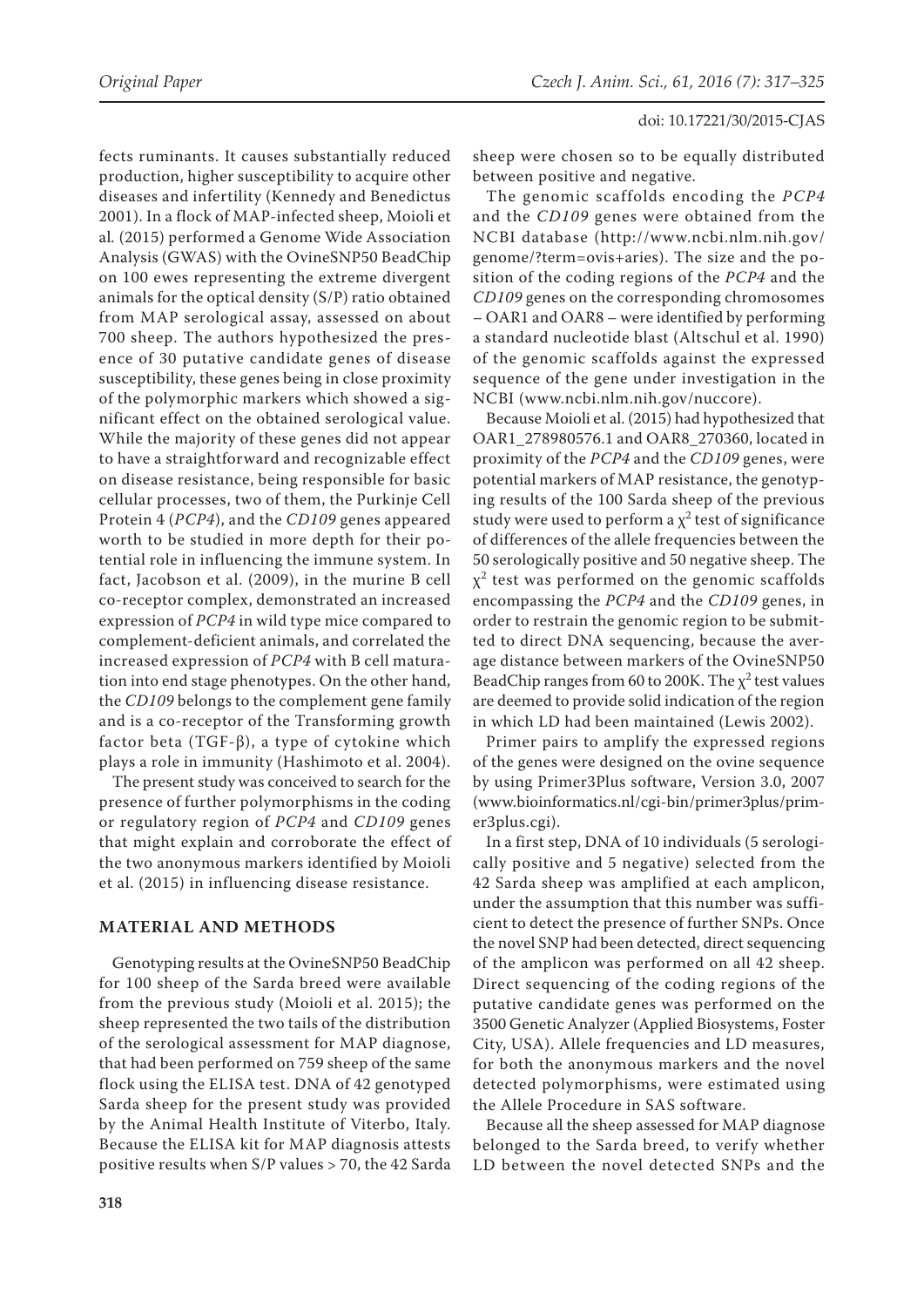| Marker           | Gene         | Position on OARv3.1 | $x^2$ | $P(\chi^2)$ | Position in the gene |
|------------------|--------------|---------------------|-------|-------------|----------------------|
| s49212.1         |              | OAR1 258029257      | 1.2   | ns          | 5' UTR               |
|                  | PCP4 start   | OAR1 258032168      |       |             |                      |
| OAR1 278884883.1 |              | OAR1 258068271      | 6.0   | 0.01        | intron 1             |
| OAR1 278927044.1 |              | OAR1 258105475      | 0.7   | ns          | intron 2             |
|                  | PCP4 stop    | OAR1 258118984      |       |             |                      |
| OAR1 278980576.1 |              | OAR1 258148544      | 15.2  | 0.0001      | 3' UTR               |
|                  | CD109 start  | OAR8 273740         |       |             |                      |
| OAR8 270360.1    |              | OAR8 274469         | 17.5  | 0.00003     | intron 2             |
| OAR8 360354.1    |              | OAR8 342710         | 13.0  | 0.0003      | intron 8             |
| OAR8 409032.1    |              | OAR8 387749         | 3.6   | ns          | intron 26            |
| OAR8 423752.1    |              | OAR8 403376         | 0.6   | ns          | intron 31            |
|                  | $CD109$ stop | OAR8 408954         |       |             |                      |

Table 1. The  $\chi^2$  test of differences between 50 serologically positive and 50 negative sheep at the markers falling in the region around the *PCP4* gene (genomic scaffold NW\_004080164.1)

ns = non-significant

OvineSNP50 BeadChip anonymous markers were maintained also in different breeds, DNA of 33 more sheep of two Italian breeds – Altamurana and Comisana – was directly sequenced at the amplicons encompassing the coding regions of the putative candidate genes. These breeds and individuals were chosen because their DNA was available in the laboratory performing the present study, and because their genotyping results at the OvineSNP50 BeadChip were also available, thanks to a previous biodiversity project (Ciani et al. 2014).

Finally, under the hypothesis that local nonselected breeds are less susceptible to diseases, allele frequency at the hypothesized markers of MAP resistance was calculated in different Italian and related sheep breeds using the genotyping results obtained in the study by Ciant et al. (2014).

## **RESULTS**

*PCP4 gene*. The genomic region encompassing the *PCP4* gene contained 4 markers of the OvineSNP50 BeadChip (Table 1); two of the markers, OAR1\_278884883.1 and OAR1\_278980576.1, showed significant difference in allele frequency, between serologically positive and negative sheep, after the  $\chi^2$  test results (Table 1). The nucleotide blast (Altschul et al. 1990) of the genomic scaffold NW\_004080164.1 against the expressed sequence of *PCP4* (XM\_004003899.1) showed that the gene is composed of 3 exons (Figure 1). The two markers, with significant difference in allele frequency, OAR1\_278884883.1 and OAR1\_278980576.1, were located, respectively, in the first intron and 29K downstream the stop codon of the gene. Therefore, hypothesizing that putative mutations influencing the target trait be located either in the first part, or in the 3'UTR of the gene, two amplicons were designed: the first, of 346 bp, encompassing exon 2 and part of the flanking regions; the second, of 580 bp, including exon 3 and the whole 3' UTR region (Table 2).

Direct sequencing of the amplicons described in Table 2 allowed the detection of one missense mutation in exon 2 (XM\_004003899.1; g.97 G>C) producing the aa change from Glu to Gln (Table 3).

Moreover, five more mutations were detected in the amplicon encoding exon 3 and the 3' UTR region, of which one missense (XM\_004003899.1; g.107 G>A) producing the aa change from Gly to Glu. Allele frequency was reported in Table 3.

The novel detected SNP in exon 2 and the marker in intron 1 (OAR1\_278884883.1) showed no LD between each other (0.05) (Table 4).



Figure 1. Structure of the *PCP4* gene in *Ovis aries* with indication of the position of the Illumina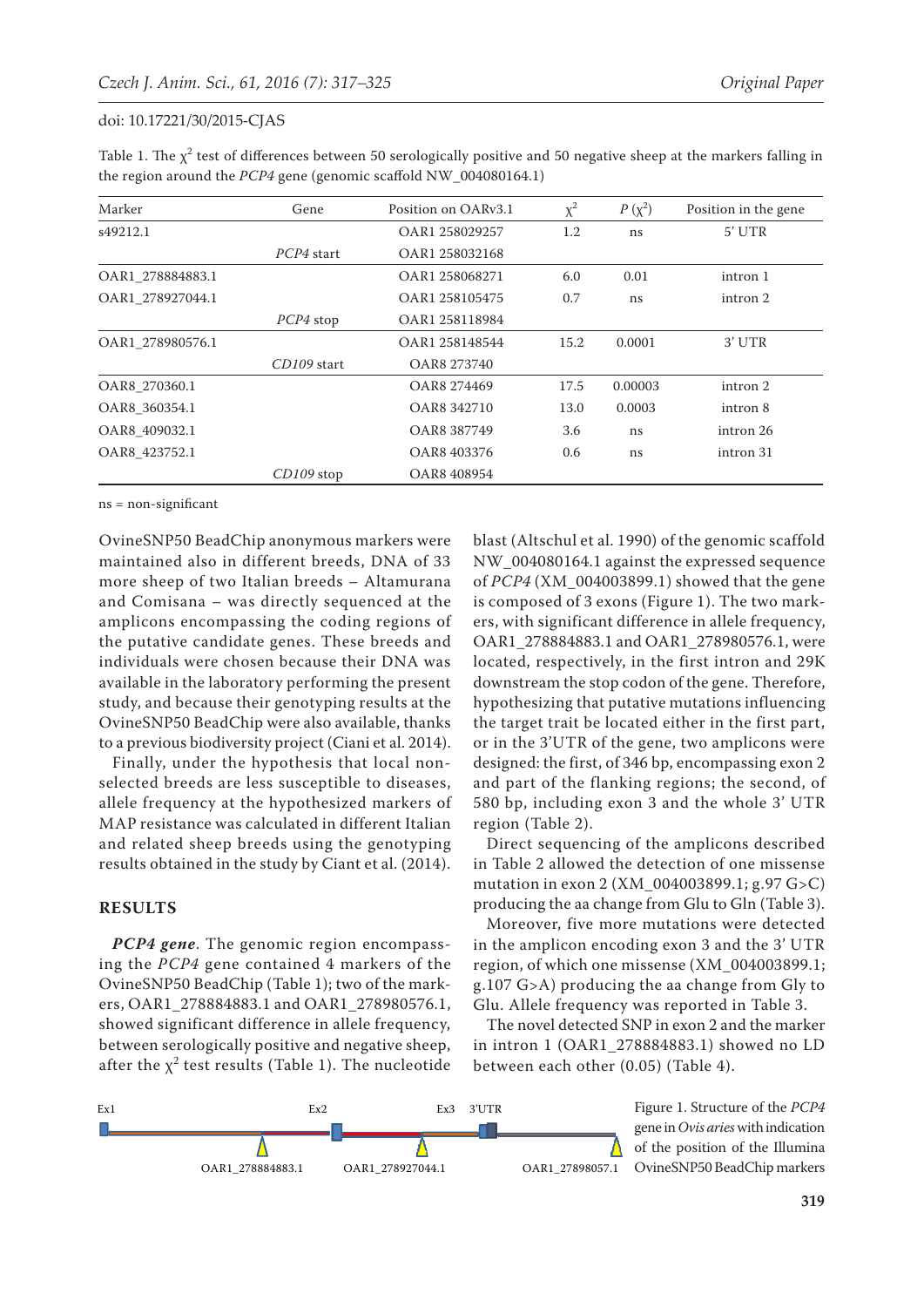| Gene  | Genomic region                           | Amplicon<br>size (bp) | Forward primer              | Reverse primer       |
|-------|------------------------------------------|-----------------------|-----------------------------|----------------------|
| PCP4  | OAR1 NW_004080164.1<br>exon 2            | 346                   | GGGAGGCAGTCTGTGACATT        | GCCGATTTGGCTGAAAGTTA |
| PCP4  | OAR1 NW 004080164.1<br>$exon 3 + 3' UTR$ | 580                   | <b>TCCAGAGCCACTGTCTTCCT</b> | TCTTGGAGGGAGAGGGAAAT |
| CD109 | OAR8 NW_004080171.1<br>$exon 1 + exon 2$ | 952                   | TTCCTGGAGAGGGAAACAGA        | GGCCACACCTTATCATTGCT |
| CD109 | OAR8 NW_004080171.1<br>exon <sub>2</sub> | 499                   | ACTGCTGAGCCGGGAGTCT         | GGCCACACCTTATCATTGCT |

Table 2. Amplicons encoding the *PCP4* and *CD109* genes and primers used for PCR

For the novel detected SNPs in the 3' UTR, LD between pair of SNPs was calculated for the markers with minimum allele frequency (MAF) higher than 0.10 and reported in Table 4; LD was week  $(r < 0.45)$ for all markers, and significant only in few cases.

*CD109 gene.* The genomic region encompassing the *CD109* gene contained 4 markers of the OvineSNP50 BeadChip (Table 1). The results of the  $\chi^2$  test of differences between 50 serologically positive and 50 negative sheep showed that only the

two markers located in the upstream region of the gene have different frequencies in the two groups. The nucleotide blast (Altschul et al. 1990) of the *Ovis aries* breed Texel chromosome 8, Oar\_v3.1, whole genome shotgun sequence (NCBI Reference Sequence: NC\_019465.1) against the expressed sequence of *CD109* gene (XM\_004011463.1) indicated that the gene encompasses position 20284 to 155500 of the scaffold NC\_019465.1 and that the gene is composed of 34 exons (Figure 2). Only two

Table 3. Detected mutations in the *PCP4* gene (Accession No. XM\_004003899.1) and frequency of the mutated allele

| Position               | Location | Frequency of the mutated allele | aa change                     |
|------------------------|----------|---------------------------------|-------------------------------|
| OAR1_278884883.1 C>A   | intron 1 | 0.12                            |                               |
| g.97 G > A             | exon 2   | 0.12                            | Glu > Gln                     |
| $g.107 \text{ G} > A$  | exon 3   | 0.07                            | $\mathrm{Gly} > \mathrm{Glu}$ |
| g. $235 \text{ G} > A$ | 3' UTR   | 0.03                            |                               |
| g.295 A>G              | 3' UTR   | 0.04                            |                               |
| g.297 A>G              | 3' UTR   | 0.36                            |                               |
| g.308 A > G            | 3' UTR   | 0.22                            |                               |
| g.491 A>G              | 3' UTR   | 0.09                            |                               |
| g.492 A>G              | 3' UTR   | 0.25                            |                               |
| OAR1_278980576.1 G>A   | 3' UTR   | 0.15                            |                               |

Table 4. Linkage disequilibium (LD) measures between pair of SNPs in the 3' UTR of the *PCP4* gene (Accession No. XM\_004003899.1)

| SNP <sub>1</sub>     | SNP <sub>2</sub> | LD   | P(LD)  |
|----------------------|------------------|------|--------|
| OAR1 278884883.1 C>A | g.97 G > A       | 0.05 | ns     |
| g.297 A > G          | g.308 A > G      | 0.42 | 0.0001 |
| g.297 A>G            | g.491 A > G      | 0.17 | ns     |
| g.297 A > G          | OAR1 278980576.1 | 0.31 | ns     |
| g.308 A > G          | g.492 A > G      | 0.44 | 0.002  |
| g.308 A > G          | OAR1 278980576.1 | 0.24 | 0.02   |
| g.492 A>G            | OAR1 278980576.1 | 0.24 | 0.05   |
|                      |                  |      |        |

ns = non-significant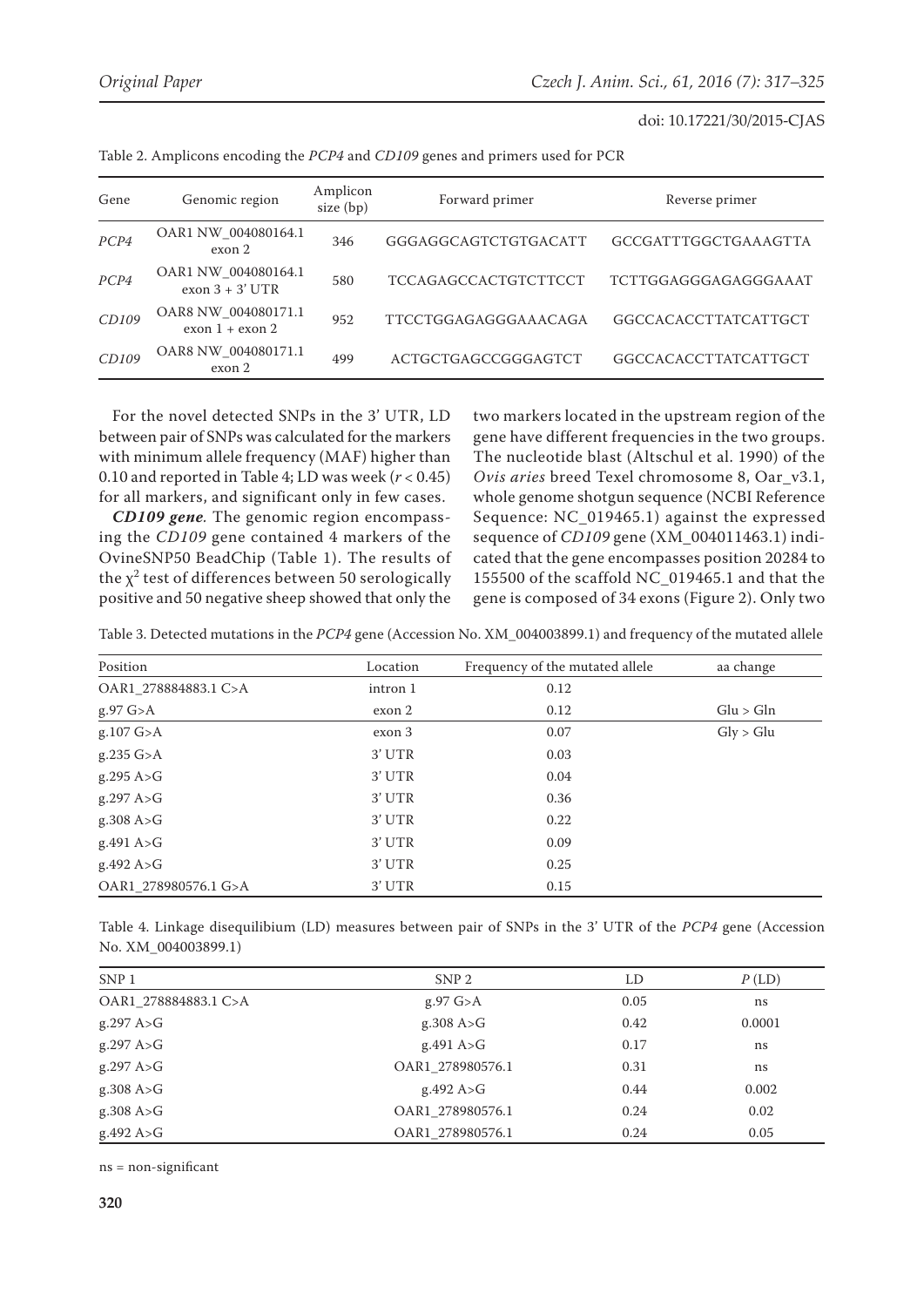| <b>Breed</b>                 | XM 004011463.1; g.128 A>G | OAR8 270360.1 (A>G) | Individuals |                   |
|------------------------------|---------------------------|---------------------|-------------|-------------------|
|                              | G allele frequency        | $\boldsymbol{n}$    | LD          |                   |
| Sarda serologically positive | 0.25                      | 0.11                | 19          |                   |
| Sarda serologically negative | 0.54                      | 0.52                | 23          |                   |
| Sarda                        | 0.41                      | 0.34                | 42          | 0.74 (P < 0.0001) |
| Comisana                     | 0.41                      | 0.25                | 12          |                   |
| Altamurana                   | 0.83                      | 0.79                | 21          |                   |
| Other breeds                 |                           |                     |             | 0.82 (P < 0.0001) |
| Total                        |                           |                     |             | 0.79 (P < 0.0001) |

Table 5. Detected mutations in the *CD109* gene and linkage disequilibium (LD) measures between the mutation and the marker

markers, OAR8\_270360.1 and OAR8\_360354.1, showed significant difference between serologically positive and negative sheep (Table 1). Hypothesizing the presence of putative mutations in LD with the markers, in a first step it was decided to sequence the first exons of the gene. It was moreover noted that scaffold NC\_019465.1 contained a gap of  $\sim$  298 nt, possibly located in intron 1, according to the blast results against the expressed sequence (XM\_004011463.1). One amplicon was therefore designed (Table 2) in order to identify the missing nucleotides; DNA of ten individuals was directly sequenced and the obtained novel sequence was deposited in the GenBank under the Accession No. KP242288. Within this sequence, a novel missense mutation in exon 2 (g.128 A>G; XM\_004011463.1) was detected producing the aa change from Glu to Arg.

A second shorter amplicon was designed to amplify the DNA fragment encoding the mutation, with the forward primer on the novel identified sequence (Table 2), so to speed up the sequencing of more individuals. The novel detected mutation in exon 2 had a frequency of 0.25 in the positive and 0.54 in the negative sheep  $(P < 0.01)$  (Table 5). LD between the missense mutation and marker OAR8\_270360.1 was significant (LD = 0.74; *P* < 0.0001).

*Sequencing of individuals of different breeds at the CD109 gene to confirm LD*. To verify whether LD between marker OAR8\_270360.1 and the novel detected mutation were maintained also in different sheep populations, the amplicon encoding the in Table 6.

Glu/Arg mutation was sequenced in 33 further sheep of Italian breeds (12 Comisana and 21 Altamurana), which had already been genotyped at the OvineSNP50 BeadChip in previous projects (Moioli et al. 2013; Ciani et al. 2014). The conservation of LD between the marker and the missense mutation in breeds differing from the Sarda would in fact substantiate the use of this marker, as a marker of natural immunity, for any individual which was genotyped for different purposes – genomic selection or biodiversity studies.

In Table 5, the measures of LD between marker and missense mutation in the Altamurana and Comisana breeds (0.82; *P* < 0.0001) were presented, with evidence that LD was maintained also in these breeds. Table 5 indicated also that Comisana and Altamurana had opposite allele frequencies at both the neutral marker (OAR8\_270360.1) and the novel detected mutation.

The opposite allele frequency observed in the two specialized dairy breeds (Sarda and Comisana) with respect to a local hard non-selected breed (Altamurana) encouraged further analyses, thanks to the availability of the genotyping results obtained from a genetic diversity study of Italian sheep breeds (Ciani et al. 2014), in which genome-wide analyses had been performed on 24 non-related individuals for each breed. Frequency of the *G* allele at marker OAR8\_270360.1, i.e. the hypothesized allele associated to the trait "disease resistance", was then calculated for each breed, and reported in Table 6.



Figure 2. Structure of the *CD109* gene in *Ovis aries* with indication of the position of the Illumina OvineSNP50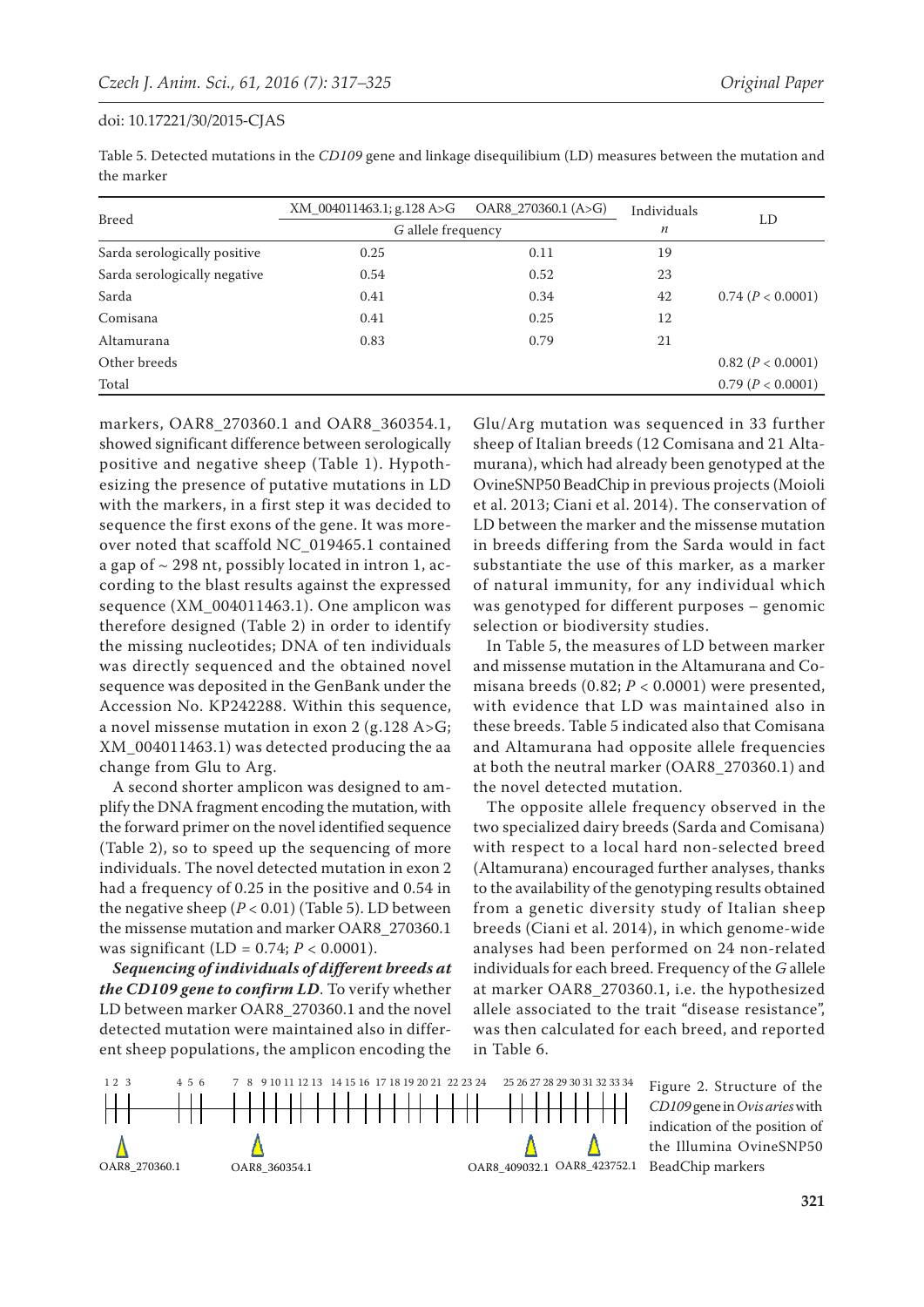|  | doi: 10.17221/30/2015-CJAS |  |  |
|--|----------------------------|--|--|
|--|----------------------------|--|--|

| Breed            | G allele frequency |
|------------------|--------------------|
| Gentile          | 0.25               |
| Delle Langhe     | 0.27               |
| Comisana         | 0.31               |
| Sambucana        | 0.31               |
| Sarda            | 0.35               |
| Pinzirita        | 0.38               |
| Laticauda        | 0.38               |
| Bergamasca       | 0.42               |
| <b>Biellese</b>  | 0.43               |
| Leccese          | 0.44               |
| Bagnolese        | 0.52               |
| Appenninica      | 0.50               |
| Alpagota         | 0.50               |
| Sopravissana     | 0.50               |
| Valle del Belice | 0.54               |
| Massese          | 0.56               |
| Fabrianese       | 0.60               |
| Istrian          | 0.67               |

Table 6. Frequency of the OAR8\_270360.1 *G* allele in some Italian sheep breeds

### **DISCUSSION**

The present study had been formulated under the assumption that anonymous markers previously associated with disease resistance were in LD with missense mutations in the genes located in proximity of the markers, so to corroborate the influence of the gene on the target trait. Two putative genes were therefore scanned: *PCP4* and *CD109*.

*PCP4 gene.* The analysis of the *PCP4* gene allowed the detection of a missense mutation in exon 3 and four more SNPs, in the 3' UTR region; however, the low frequency of the missense mutation and the week LD between the other SNPs and the marker did not endorse a possible direct role of this segment of the gene in influencing the immune system. The discovery of another marker in intron 1 of the *PCP4* gene, with different allele frequency between seropositive and negative sheep, suggested to perform a further genomic scan in the first part of the gene, which allowed the detection of a further missense mutation in exon 2; this mutation, however, had a very low frequency in the analyzed population (0.12). Furthermore, no LD was registered between the mutation and the anonymous marker OAR1\_278884883.1. In

conclusion, for the *PCP4* gene, the suggestive association proposed by Moioli et al. (2015) might have been simply probabilistic, due to the limited size of the analyzed sample and the possible relationship between individuals of the same flock.

*CD109 gene.* The missense mutation in the *CD109* gene, on the other hand, was intriguing, because LD between marker OAR8\_270360.1 and the mutation  $(0.79; P < 0.0001)$  was maintained also in breeds different from the Sarda, even in a breed where the mutation had opposite allele frequencies. For the Sarda breed, allele *G* was the minor allele at marker OAR8\_270360.1, with the frequency of 0.34; but the serologically positive Sarda sheep showed a much lower frequency (0.11) while the negative sheep had a frequency of 0.52 (Table 5). Similar trend was detected for the mutation in LD with the marker. In the Comisana breed the *G* allele frequency was even lower than in the Sarda (0.25). Allele *G* was on the contrary the major allele in the Altamurana breed, this fact encouraging to perform further investigations. Tha Sarda and the Comisana breeds are two specialized Italian dairy breeds of sheep, which have been submitted to breeding programs for the improvement of milk yield, and have rapidly spread outside of their original geographical areas, so that they have largely replaced indigenous and low-productive breeds of sheep all over Italy, like the Altamurana. The latter is a dairy sheep, belonging to the subgroup of South European milk sheep (Pieragostini and Dario 1996), living in harsh environment, and producing no more than 50 l milk in a short lactation. Because the Altamurana breed, as well as several other Italian indigenous breeds, is maintained for conservation purposes, the discovery of markers in genes which play a role in the immune systems, with opposite allele frequency in selected and indigenous hardy breeds, would corroborate the usefulness of developing conservation programs for the endangered breeds.

*Allele frequency of marker OAR8\_270360.1 in other breeds.* The exam of the genotyping results of further Italian breeds, obtained from previous genome-wide analyses of genetic diversity (Ciani et al. 2014), showed that the frequency of the hypothesized allele of disease resistance (*G* allele at marker OAR8\_270360.1) in the majority of the breeds ranged between 0.40 and 0.50 (Table 6). The lowest frequency was obtained by the Sarda (0.35), Comisana (0.31), Delle Langhe (0.27), and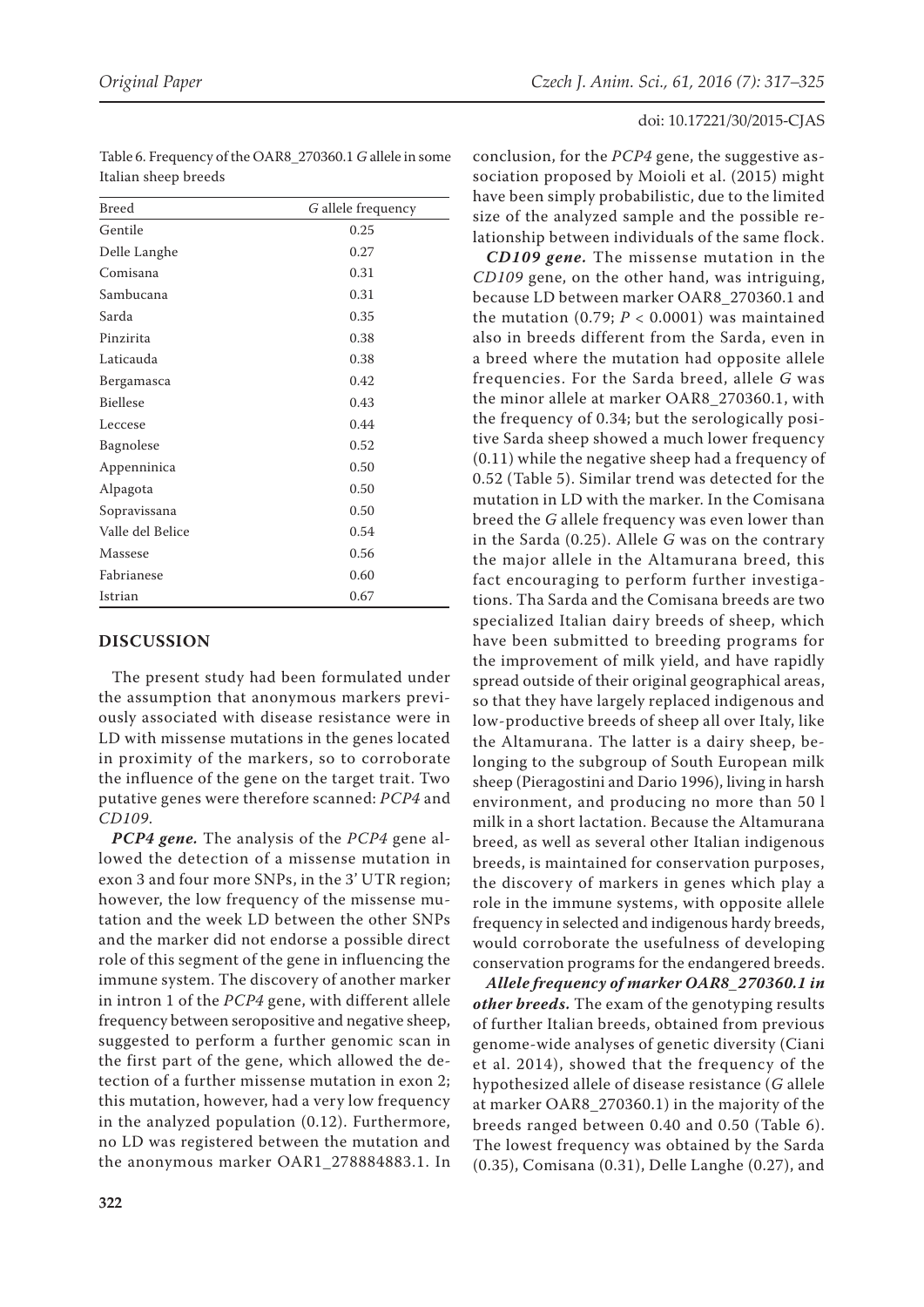Gentile (0.25); the first three breeds are the only Italian breeds under selection for the improvement of milk yield; the Gentile is the Italian merino, voluntarily improved during the past centuries with the use of foreign merino rams. On the other hand, the highest frequency of the *G* allele was obtained in the Massese (0.56), Fabrianese (0.61), and Istrian (0.67). It should be noted that Istrian was the only non-indigenous Italian breed and was included in the study because of close proximity to northern Italy sheep breeds (Ciani et al. 2014). Such proximity was confirmed by Salamon et al. (2015) who reported that Istrian population in Italy was restored, after near extinction, with stock from Slovenia. Moreover, although the study by Ciani et al. (2014) highlighted the genetic closeness of Istrian with other breeds of northern Italy (Bergamasca, Biellese, and Sambucana), the frequency of the *G* allele in the latter breeds was lower (0.31–0.43). Then, an obvious question to be raised was: Why the Istrian breed clearly differs from the above genetically similar breeds at that genomic fragment? Where does this allele come from? The Istrian sheep belongs to the Pramenka type, which includes several breeds and populations of sheep of the East Adriatic region. Genetic origin of these sheep was traced by Ferencakovic et al. (2013), who reported a surprisingly high number of mitochondrial DNA haplotypes, despite the overall maternal homogeneity, while Salamon et al. (2014), analyzing the genetic structure and variability of the Pramenka populations in order to give indications for conservation strategies, showed that the Istrian breed had maintained higher variability compared to other breeds (i.e. Kupres Pramenka), the distinctiveness being confirmed by the high number (10) of conserved private alleles (Salamon et al. 2014). Moreover, a previous study by Salamon et al. (2012) who analyzed the genetic diversity of the two Istrian populations, Croatian and Slovenian, separately, reported a higher inbreeding coefficient for the Slovenian; then the higher frequencies of peculiar alleles like the *G* allele are not surprising, the Istrian sheep of the present study having Slovenian origin. Adaptation to mountain enviroment of the Istrian breed was also inferred in the study by Salamon et al. (2014) in contrast with other Pramenka populations that had been submitted to hybridization programmes; while Kompan et al. (1999) wrote that Istrian sheep were bred mainly for their unusual

characteristics – their distinct long-stepping walk and ability to graze in rocky terrain.

As regards to adaptation to harsh environment, also the Massese is an indigenous hardy dairy breed, grazing all the year in the hills and mounatins of Tuscany (Casoli et al*.* 1989), while the Fabrianese is a course wool breed kept for both meat and milk production, originating from local breeds of the Apennine and crossed to Bergamasca (Ciani et al. 2014). Also in this case, despite of the crossbreeding with the Bergamasca, the breed has maintained a higher frequency of the *G* allele. It could be argued that the reported frequencies of the *G* allele in different breeds are suggestive, because the study by Ciani et al. (2014) investigated a relatively small sample (24 individuals) for each breed; however, they offer further elements to consider the hypothesis of the *G* allele being associated with hardness, and substantiating the conviction of the *CD109* gene having a role in natural immunity.

*Involvement of CD109 gene in immune response*. The *CD109* is a protein-coding gene. Gene ontology annotations related to this gene include serine-type endopeptidase inhibitor activity. To our knowledge, no studies have examined the expression of this gene in livestock; on the other hand, in human medicine, *CD109* expression was correlated with the pathological grade and tumor stage of some carcinomas (Hagikura et al. 2010). Li et al. (2013) found that *CD109* marker was expressed in the hepatic progenitor cells (HPCs) and suggested that this marker could potentially be utilized to identify and isolate HPCs for further cytotherapy of liver diseases. Finally, Bizet et al. (2011) identified *CD109* as a TGF-β co-receptor and a negative regulator of TGF-β signalling. These authors demonstrated that *CD109* increases binding of TGF-β to its receptors promoting localization of the TGF-β receptors into the caveolar compartment and facilitates TGF-β-receptor degradation. Thus, *CD109* regulates TGF-β receptor endocytosis and degradation to inhibit TGF-β signalling.

The existing studies on immune response to infections, both in humans and in livestock, have compared the positive and the control groups using either the candidate gene approach, which is based on the analysis of pre-selected genes, or the GWAS, by exploiting anonymous marker panels of various density (Minozzi et al. 2010; Nalpas et al. 2013; Zare et al. 2014). However, so far, little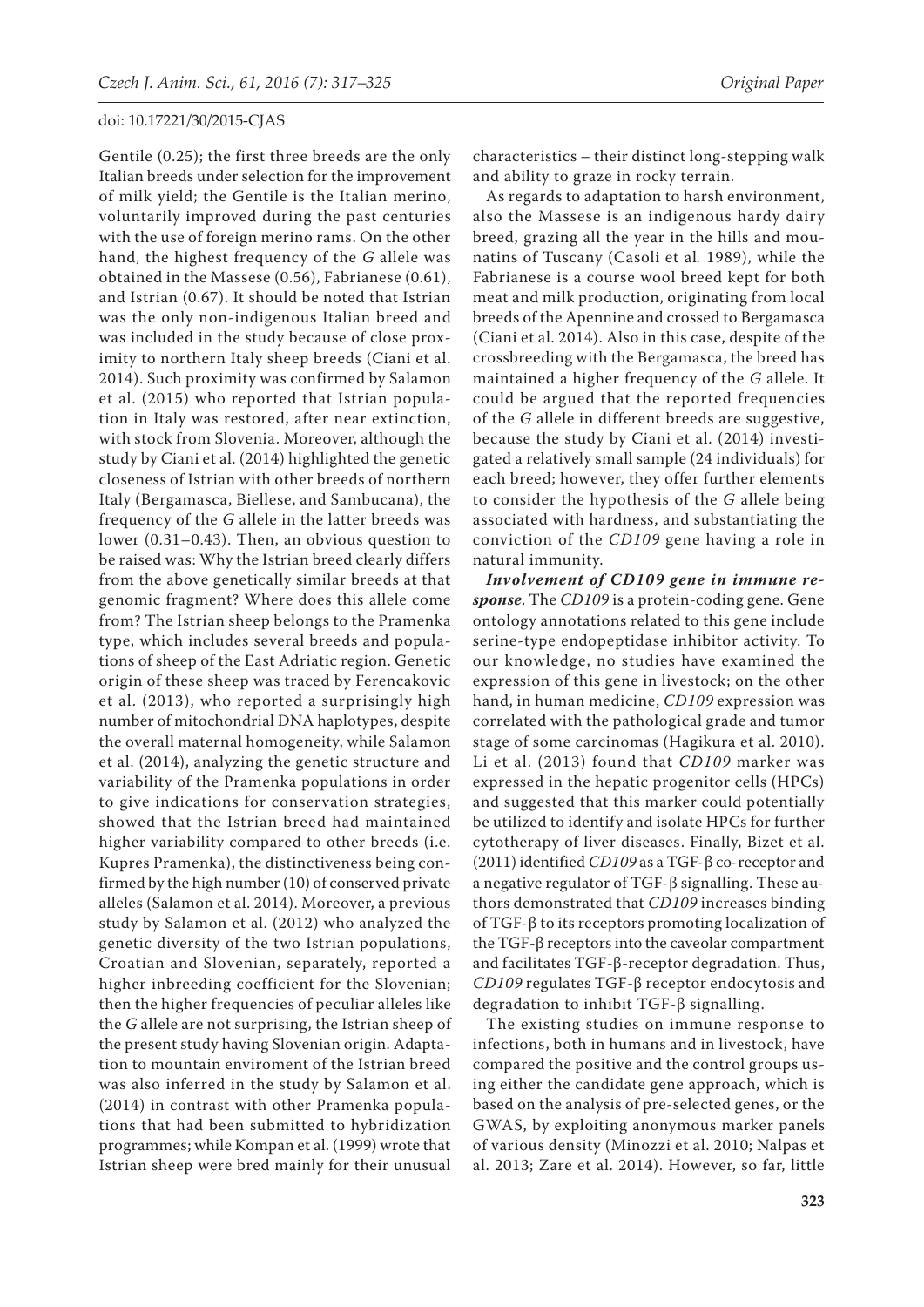overall consensus has emerged from these studies in terms of resistance loci, this being likely due, according to Riggio et al. (2014), to the apparent genetic complexity of the trait and the diversity of the studies, both for the considered breeds and the experimental approaches.

In the present study we proposed a novel application of the genotyping results obtained with panels of polymorphic markers; the new application consisting in uncovering the genes and the mutations that might play a direct role in the variation of the trait under investigation. Once the genes have been identified, specific q-RT PCR trials of gene expression for these genes could be designed, so to corroborate the effect of the markers. The recognition of genes that potentially play an important role in immune response in livestock will offer valuable reference in promoting sustainable animal farming.

*Acknowledgement.* This study is part of the GEN-ZOOT research program, funded by the Italian Ministry of Agriculture (Rome, Italy).

## **References**

- Altschul S.F., Gish W., Miller W., Myers E.W., Lipman D.J. (1990): Basic local alignment search tool. Journal of Molecular Biology, 215, 403–410.
- Bizet A.A., Liu K., Tran-Khanh N., Saksena A., Vorstenbosch J., Finnson K.W. (2011): The TGF-β co-receptor, CD109, promotes internalization and degradation of TGF-β receptors. Biochimica Biophysica Acta, 1813, 742–753.
- Casoli C., Duranti L., Morbidini L., Panella F., Vizioli V. (1989): Quantitative and compositional variations of massese sheep milk by parity and stage of lactation. Small Ruminat Research, 2, 47–62.
- Ciani E., Crepaldi P., Nicoloso L., Lasagna E., Sarti F.M., Moioli B., Napolitano F., Carta A., Usai G., D'Andrea M., Marletta D., Ciampolini R., Riggio V., Occidente M., Matassino D., Kompan D., Modesto P., Macciotta N., Ajmone-Marsan P., Pilla F. (2014): Genome-wide analysis of Italian sheep diversity reveals a strong geographic pattern and cryptic relationships between breeds. Animal Genetics, 45, 256–266.
- Dekkers J.C. (2004): Commercial application of markerand gene-assisted selection in livestock: strategies and lessons. Journal of Animal Science, 82, E313–328.
- Ferencakovic M., Curik I., Royo L.J., Perez-Pardal L., Cubric-Curik V., Fernandez I., Alvarez I., Kostelic A., Sprem N., Krapinec K., Goyache F. (2013): Mitochondrial DNA

and Y-chromosome diversity in East Adriatic sheep. Animal Genetics, 44, 184–192.

- Hagikura M., Murakumo Y., Hasegawa M., Jijiwa M., Hagiwara S., Hagikura S., Matsukawa Y., Yoshino Y., Hattori R., Wakai K., Nakamura S., Gotoh M., Takahashi M. (2010): Correlation of pathological grade and tumor stage of urothelial carcinomas with CD109 expression. Pathology International, 60, 735–743.
- Hashimoto M., Ichihara M., Watanabe T., Kawai K., Koshikawa K., Yuasa N., Takahashi T., Yatabe Y., Murakumo Y., Zhang J.M., Nimura Y., Takahashi M. (2004): Expression of CD109 in human cancer. Oncogene, 23, 3716–3720.
- Jacobson A., Weis J.J., Weis J.H. (2009): CD21 signaling via C3 regulates Purkinje cell protein 4 expression. Molecular Immunology, 46, 1488–1493.
- Kennedy D.J., Benedictus G. (2001): Control of Mycobacterium avium subsp. Paratuberculosis infection in agricultural species. OIE Revue Scientifique et Technique, 20, 151–179.
- Kompan D., Salehar A., Holcman A. (1999): The Preserved Slovenian Autochtonous Domestic Animals (Slovene & English). Available from www.bfro.uni-lj.si/zoo/publikacije/avtohtone\_pasme/ (accessed July 14, 2016).
- Lewis C. (2002): Genetic association studies: design, analysis and interpretation. Briefings in Bioinformatics, 3, 146–153.
- Li J., Xin J., Zhang L., Wu J., Jiang L., Zhou Q., Li J., Guo J., Cao H., Li L. (2013): Human hepatic progenitor cells express hematopoietic cell markers CD45 and CD109. International Journal of Medical Science, 21, 65–79.
- Minozzi G., Buggiotti L., Stella A., Strozzi F., Luini M., William J.L. (2010): Genetic loci involved in antibody response to Mycobacterium avium ssp. paratuberculosis in cattle. PLoS ONE, 5, e11117.
- Moioli B., Scata M.C., Steri R., Napolitano F., Catillo G. (2013): Signatures of selection identify loci associated with milk yield in sheep. BMC Genetics, 14, 76.
- Moioli B., D'Andrea S., De Grossi L., Sezzi E., De Sanctis B., Catillo G., Steri R., Valentini A., Pilla F. (2015): Genomic scan for identifying candidate genes for paratuberculosis resistance in sheep. Animal Production Science, 56, 1046–1055.
- Nalpas N.C., Park S.D., Magee D.A., Taraktsoglou M., Browne J.A., Conlon K., Killick K., Hokamp K., Lohan A.J., Loftus B.J., Gormley E., Gordon S.V., MacHugh D.E. (2013): Whole-transcriptome, high-throughput RNA sequence analysis of the bovine macrophage response to Mycobacterium bovis infection in vitro. BMC Genomics, 14, 230.
- Pieragostini E., Dario C. (1996): Altamurana sheep in Apulian hills: the best choice for a sustainable animal production. Large Animal Review, 1, 5–71.